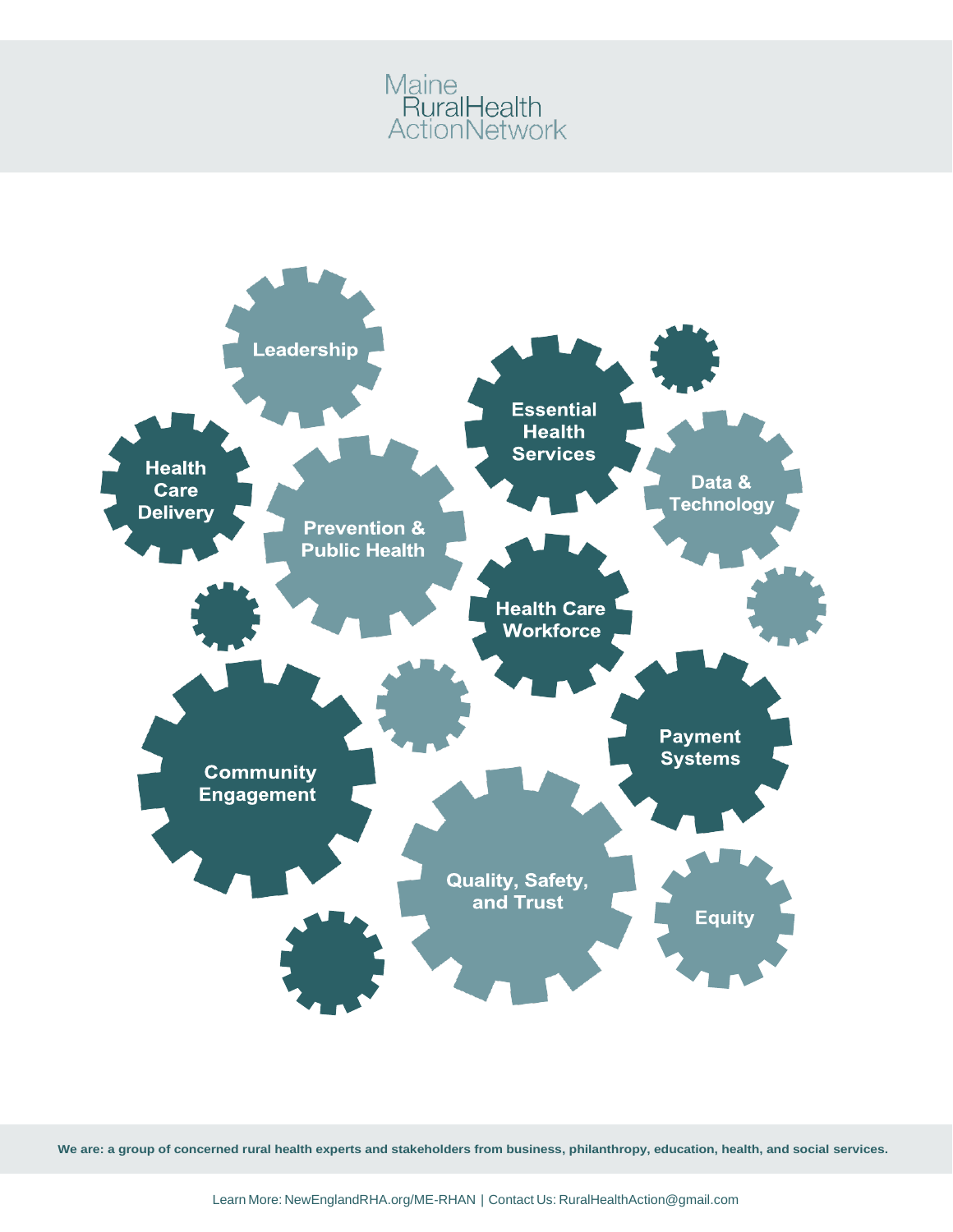

#### **Rural Health in Maine:** *A Call to Action* January 2019

*Filled with hard-working families and neighbors helping neighbors, our rural communities are the heart of Maine - essential to our economy and our way of life*

**Our rural communities are facing a growing crisis.** Every rural hospital, every rural provider, and every rural community is vulnerable. Action is needed to protect the future of rural Maine and our state. A group of concerned stakeholders made up of business, philanthropy, education, health and social services has been gathering for over a year to develop pragmatic, actionable steps to address this growing crisis.

**Across the state rural communities are hit harder by challenges,** like insufficient insurance coverage, the opioid epidemic, and an aging population with more chronic illnesses. Health-related workforce shortages place additional stress on the system.

**The health of rural Mainers is compromised.** Several hospitals are on the brink of failure. Health clinics and nursing homes have closed. Local emergency medical services are strained. The availability of fundamental health services, such as primary care, and even obstetrical services, is no longer assured. Many rural residents travel long distances for essential care and have limited access to specialty services.

**Access to basic health care is central to the economic vitality of rural Maine.** We can't sustain and build local economies without a healthy workforce. We can't attract businesses in the absence of accessible basic services. Further, health care is an economic engine in itself: local health-related spending and jobs help fuel Maine's rural economy and sustain rural communities.

**Historic models for organizing and delivering rural health services are increasingly difficult to sustain.** Traditional approaches must be reconsidered if Maine is to have a sustainable, high-performing rural health system.

**We must act now.** Some rural communities are collaborating and innovating to expand local services and make their system of care and coordination more efficient and effective. We must accelerate this momentum and confront the growing crisis in rural health and health care.

**Everyone has a role to play in strengthening Maine's rural health care system.** Working together, we can create opportunities for hard-working rural communities to raise healthy families, grow their economies, and build a hopeful future for generations to come.

# **Read more about our five priority actions to strengthen Maine's rural communities**

**We are: a group of concerned rural health experts and stakeholders from business, philanthropy, education, health, and social services.**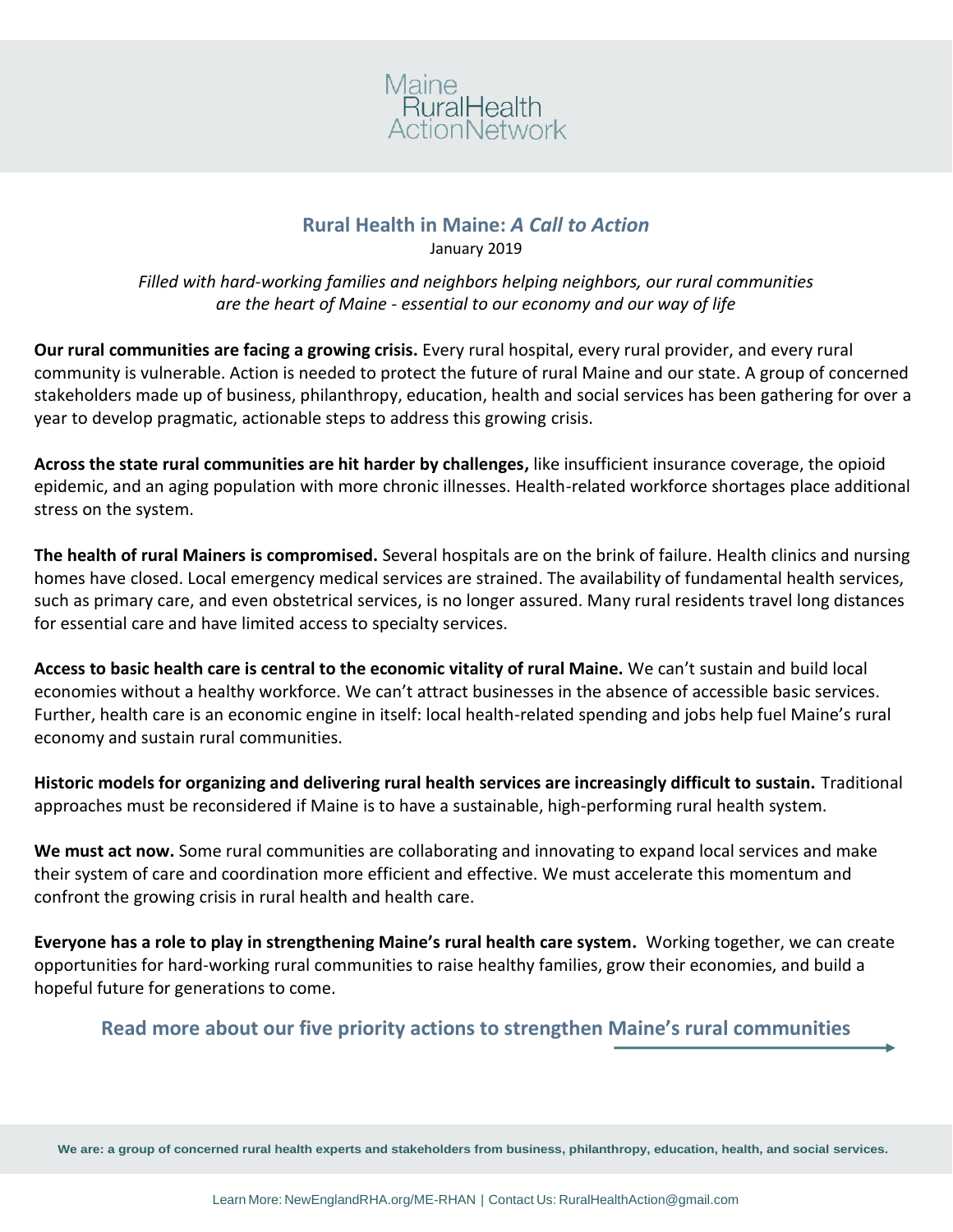

## **Five Priority Actions**

## to Improve Rural Health and Build a Strong System of Rural Health Care in Maine

#### **1. Mobilize State and Local Leaders to Address the Crisis in Rural Health and Health Care**

- a. Create and authorize a *Rural Health Commission* to lead stakeholders in building a modern, sustainable, equitable, and accountable system for promoting and improving rural health and for delivering fundamental health care services to rural residents.
- b. Empower and assist leaders in rural communities to find community-relevant solutions and partnerships for protecting rural health and access to services.
- c. Expand the role and capacity of the Maine Rural Health and Primary Care Program to work with rural leaders, policymakers, and stakeholders to support new approaches to providing essential care in rural areas.

#### **2. Rethink Rural Health Service Delivery**

- a. Produce a blueprint for addressing the driving forces that determine rural health, including the necessary restructuring of rural health care delivery. Incorporate the findings of the Rural Health Commission, MaineCare planning and other assessments and planning resources, including consideration of new models and methods, and ensuring that needs assessments and strategies are inclusive of all perspectives.
- b. Adopt a basic set of *Fundamental Rural Health Services*\* to ensure access to essential health services within reasonable distances and timeframes. \*Sprague, J. (2018, October 31). [Building Blocks for Healthy Rural Communities](https://drive.google.com/drive/u/0/folders/14kqyPvH_8OypHxt8yTOZX73mGYeFZitW)
- c. Create a *Rural Innovation Program* to identify and test new approaches to providing essential services; integrating physical, behavioral, oral, and public health care; and aligning delivery systems with future needs.

#### **3. Redesign Payment Systems**

- a. Develop a *Strategic Plan for MaineCare* that supports the accessibility of *Fundamental Rural Health Services* and that will influence health status, quality, and cost of services for rural populations.
- b. Engage MaineCare, other payers, and stakeholders in developing alternative payment models that overcome financial impediments to creating a more collaborative, integrated and sustainable rural health system.
- c. Explore Medicaid waivers and other options for integrating health, social, and public health services.

#### **4. Leverage Data and Technology**

- a. Advance the use of technology, including expanded broadband, Electronic Health Records, HealthInfoNet, and telehealth, to support decision-making, resource management, and access to core services.
- b. Promote the use of telehealth to expand access to health services as well as education programs that support communities and their healthcare workforce.
- c. Build data systems and data bases that foster accountability and learning; support the needs of defined populations; and inform local, regional, and system-wide planning and initiatives.
- d. Identify shared metrics for aggregating, tracking, analyzing, and reporting on rural needs and the status of essential elements of rural delivery systems.

#### **5. Build the Essential Rural Health Workforce**

- a. Create a comprehensive, cross-sector plan for assuring Maine's rural health workforce capacity, consistent with providing access to the *Fundamental Rural Health Services.*
- b. Create a blueprint for health providers working at the full scope of their licenses; strong and innovative credentialing and licensing; expanded support for team-based care; and the extension of lay care.
- c. Establish a continuum of health-related professional development opportunities, from pre-high-school-graduation pipelines through continuing education for working clinicians and health workers.
- d. Align and expand investments in innovative and targeted recruitment, retention, and loan repayment.